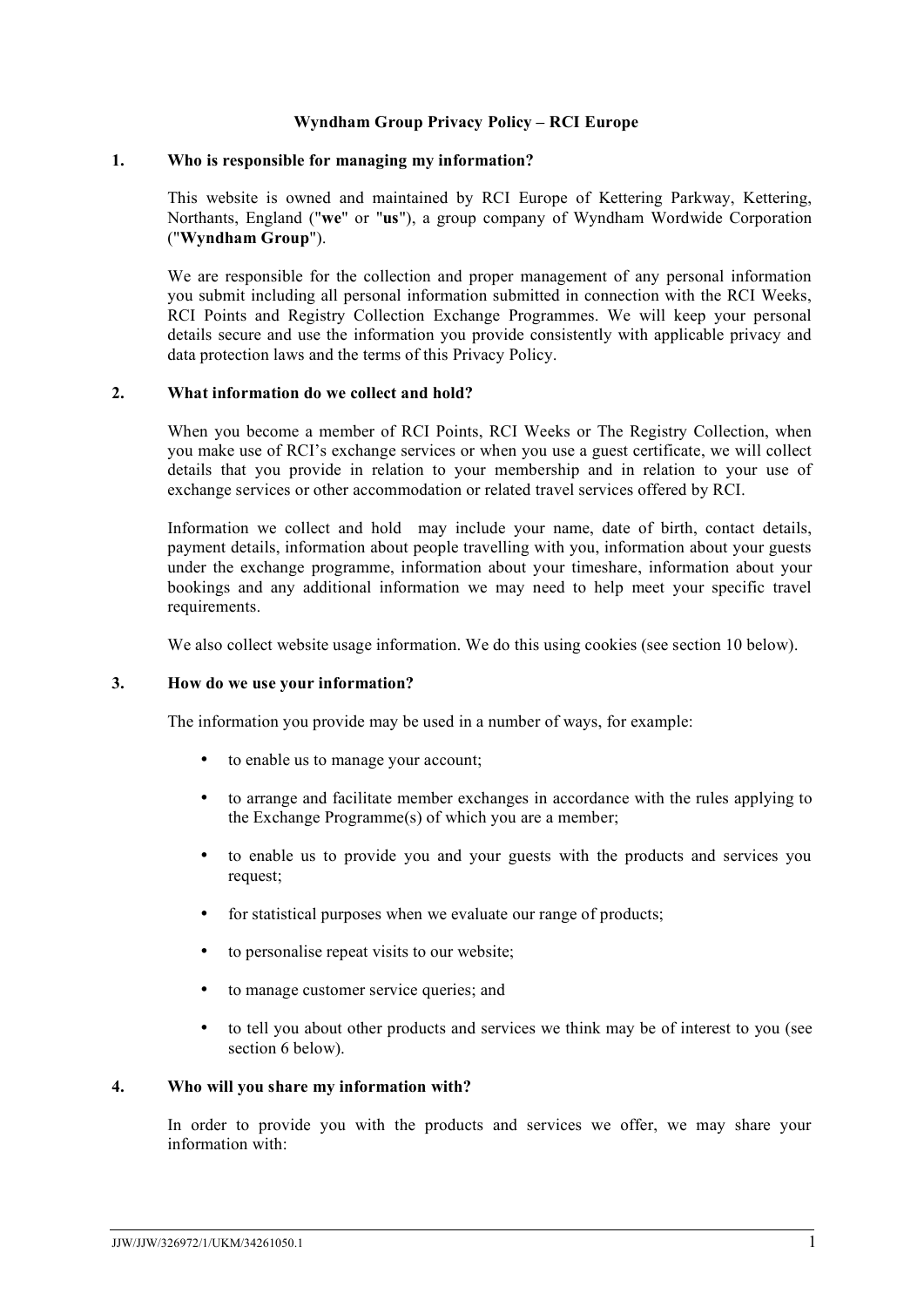- other members of the Wyndham Group and their service providers (see also section 5);
- resorts affiliated to our member exchange programmes;
- your guests;
- other timeshare or fractional owners;
- credit/debit card companies;
- our preferred travel provider; and
- other third parties who we may need to work with to fulfil travel and/or exchange plans on your behalf, for example, resorts, holiday parks, owners associations, resort trustees, car hire companies, management companies, airlines, ferry companies, cruise companies, safari organisers and other suppliers.

We also share your information with our preferred service providers. These are organisations who have agreed to offer our members preferential rates and offers. We may also share information with preferred service providers so they can let you know about special offers they have and to verify your eligibility for preferential terms they make available to our members.

We may also share your information with our group of companies and selected third parties so that they may offer you their products and services.

#### **5. How do you manage my information?**

We may from time to time appoint other members of the Wyndham Group, or third party service providers, to help us manage efficient systems within the business. Some of these systems may for operational reasons be located in countries overseas. We will only transfer your information to service providers who help manage our systems, or overseas, where we are satisfied that adequate levels of protection are in place to protect the integrity and security of any information being processed and compliance with applicable privacy laws.

### **6. When can we contact you in the future?**

We would like to send you information about our own products and services, as well as those of selected third parties. We may do this by post, telephone, email or SMS, unless you have told us that you do not wish to be contacted in this way. We will always ask you to confirm in advance that you are happy for us to allow third parties to contact you by email.

If you would like to change any of your preferences relating to the way in which we may use your information for direct marketing, then please send an email to Customer Services at customerservices@europe.rci.com

## **7. How long will we hold your information for?**

We have a system of retention periods in place to ensure that your information is only stored whilst it is required for the relevant purposes or to meet legal requirements. Where your information is no longer required, we will ensure it is disposed of in a secure manner.

# **8. "Tell a friend" programme**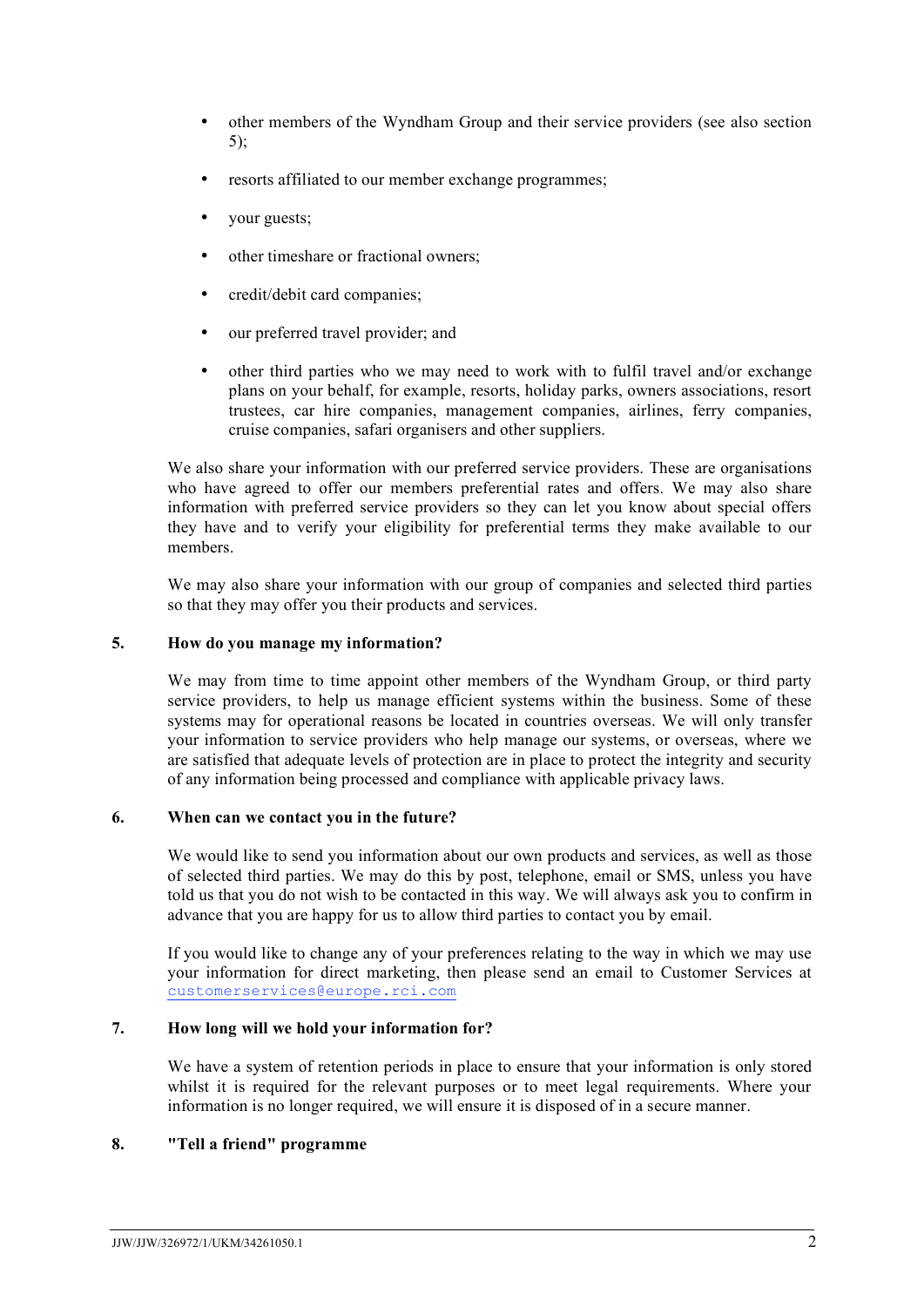We may from time to time ask you if you would like to tell us about a friend or family member who you think may be interested in our products and services. In this case, we will ask you for your friend's name and contact details. We will then send your friend a one-time communication to see whether our products and services may be of interest to them. We do not access or store their details other than to send this initial communication.

# **9. Guest Certificates**

If you provide a guest certificate to one of your friends or family members we may ask them to let us have their name, address and contact details before they use the certificate. We will hold their personal details in the way explained in this privacy policy.

## **10. What are cookies?**

Cookies are text files placed on your computer to collect standard internet log information and visitor behaviour information. This information is used to track visitor use of the website and to compile statistical reports on website activity.

You can set your browser not to accept cookies but if you do this not all features of our website may function effectively.

For further information on cookies and how to disable your browser visit www.aboutcookies.org.

## **11. How can you access and update your information?**

You have the right to request a copy of the information that we hold about you. If you would like a copy of some or all of your personal information, please email or write to us at the address below. Please note that we may charge a small administrative fee for the provision of this information.

# **Customer Services, RCI Europe, Kettering Parkway, Kettering, Northants, England**

We want to make sure that your personal information is accurate and up to date. You may ask us to correct or remove information you think is inaccurate.

### **12. Linked websites?**

Our website contains links to other websites such as those of our preferred travel provider. This privacy policy only applies to this website, to RCI Europe and its Exchange Programmes so when you link to other websites you should read the privacy policies for the website concerned.

### **When do you monitor telephone calls?**

We are committed to providing excellent customer service. We may from time to time record telephone calls you have with members or our staff for training purposes and to improve the quality of our service.

# **13. How do we update this privacy policy?**

We keep our privacy policy under regular review and we will place any updates on our webpage. This privacy policy was last updated on **16th August 2011**.

# **14. Who can I contact if I have queries about this privacy policy?**